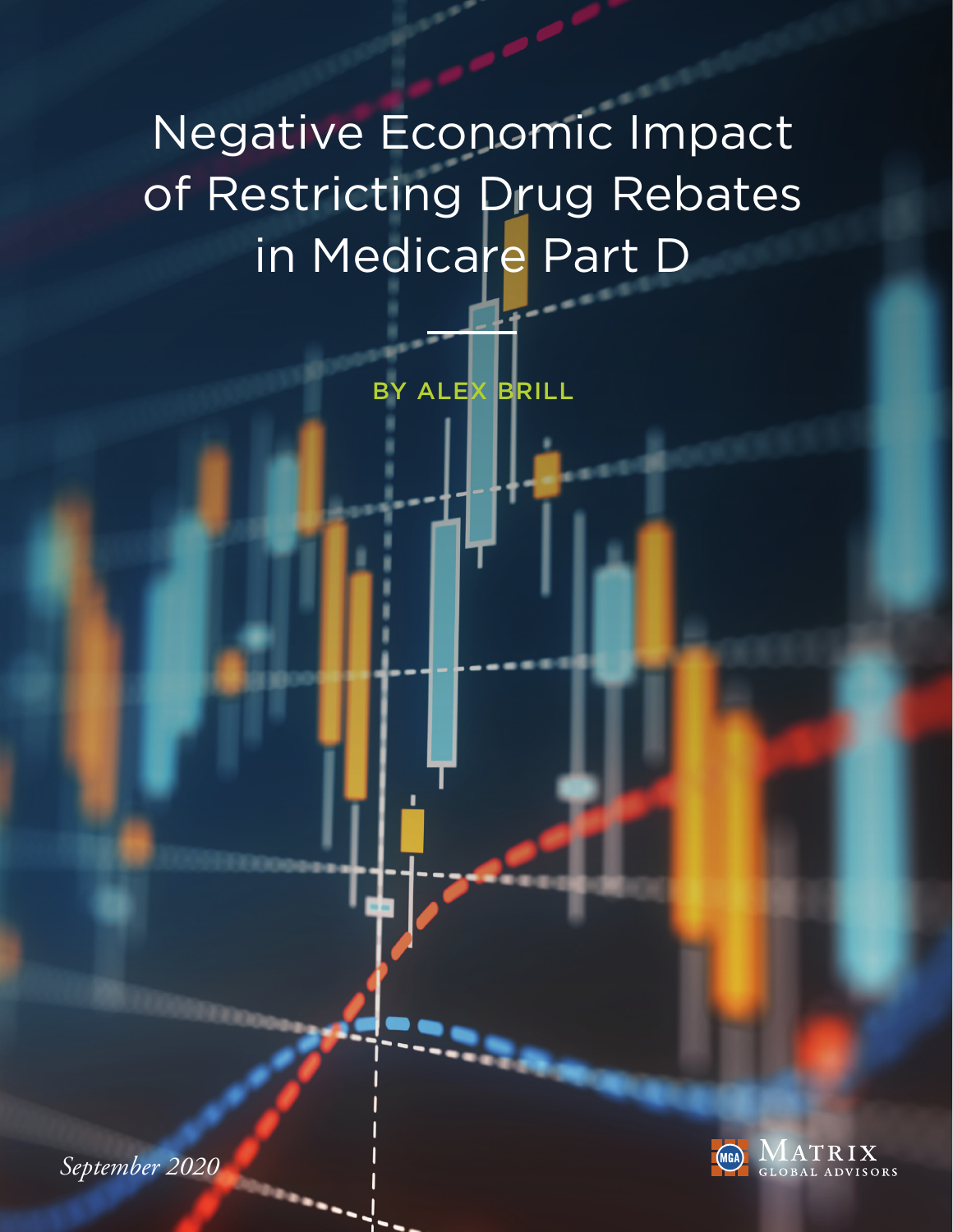#### **INTRODUCTION**

On July 24, President Trump issued an Executive Order on prescription drug rebates that invoked a proposed regulatory change he withdrew a year earlier. Put forward in February 2019 by the Department of Health and Human Services (HHS) Office of Inspector General (OIG), the proposed rule would have restricted drug manufacturer rebates to pharmacy benefit managers (PBMs) in Medicare Part D and Medicaid Managed Care Organizations (MCOs) and instead permitted negotiated point-of-sale discounts to beneficiaries. The government's own actuarial analysis estimated at the time that the policy change would increase spending in Medicare by nearly \$200 billion over a decade (*OACT, 2018*).

In July 2019, a spokesperson for the Trump administration announced, "Based on careful analysis and thorough consideration, the President has decided to withdraw the rebate rule" (*Owens, 2019*). In an about-face, the new Executive Order orders the HHS Secretary to "complete the rulemaking process" to restrict drug rebates in Medicare Part D (without mentioning MCOs), while ensuring that such action "is not projected to increase Federal spending, Medicare beneficiary premiums, or patients' total out-of-pocket costs" (*White House, 2020*).

As analyses of the proposed rule have made clear, restricting rebates without prompting an increase in federal spending, premiums, or out-of-pocket costs is infeasible and would defy economic logic even if actuaries can fabricate assumptions to suggest such an outcome. In this paper, I reiterate the expected effects of restricting drug manufacturer rebates in Medicare Part D and discuss new analyses related to this potential policy change.<sup>1</sup> Because the Executive Order claims that "rebates are the functional equivalent of kickbacks," I begin by explaining the legitimate function of drug rebates and why they

have had a safe harbor exception to the anti-kickback statute for more than 30 years.

#### **UNDERSTANDING DRUG REBATES**

#### **Safe Harbor for Rebates**

The federal anti-kickback statute (*42 USC § 1320a-7b(b)*) codifies the government's longstanding prohibition of remuneration as inducement to provide goods or services that are financed by federal healthcare programs. The government has long understood that price reductions in the form of rebates are not such inducements and has explicitly provided a safe harbor protection for these arrangements.

The statutory and regulatory history of the safe harbor exception to the anti-kickback statute for drug discounts dates back to 1987 legislation (the Medicare and Medicaid Patient and Program Protection Act) and regulations proposed in 1989 and finalized in 1991 (*56 FR 35952*). As OIG noted in the proposed rebate rule, the 1991 safe harbor regulations "recognized that rebates can function like legitimate reductions in price" (*OIG, 2019a*).

## **Role of Rebates in Lowering Healthcare Costs**

Rebates have long been a useful tool in facilitating negotiations between drug manufacturers and large-volume buyers, such as PBMs. They foster competition among drug manufacturers with similar products. And, as economist Fiona Scott Morton has explained, performance-based contracts between PBMs and drug manufacturers – where a PBM is able to negotiate a lower price for a drug by agreeing to shift market share to the drug – lead to lower prices overall. According to Scott Morton (*2019*), "Prices will rise in equilibrium when PBMs cannot condition low prices on achieving certain shares."

*<sup>1</sup> For a more comprehensive report on the problems with this policy proposal, see Alex Brill, "Concerns Regarding the Proposed Rule to Restrict Drug Manufacturer Rebates in Medicare Part D and Medicaid MCOs," April 2019, available at [www.getmga.com/wp-content/uploads/2019/04/MGA-Report-on-Proposed-Rebate-Restriction-3.pdf.](www.getmga.com/wp-content/uploads/2019/04/MGA-Report-on-Proposed-Rebate-Restriction-3.pdf)*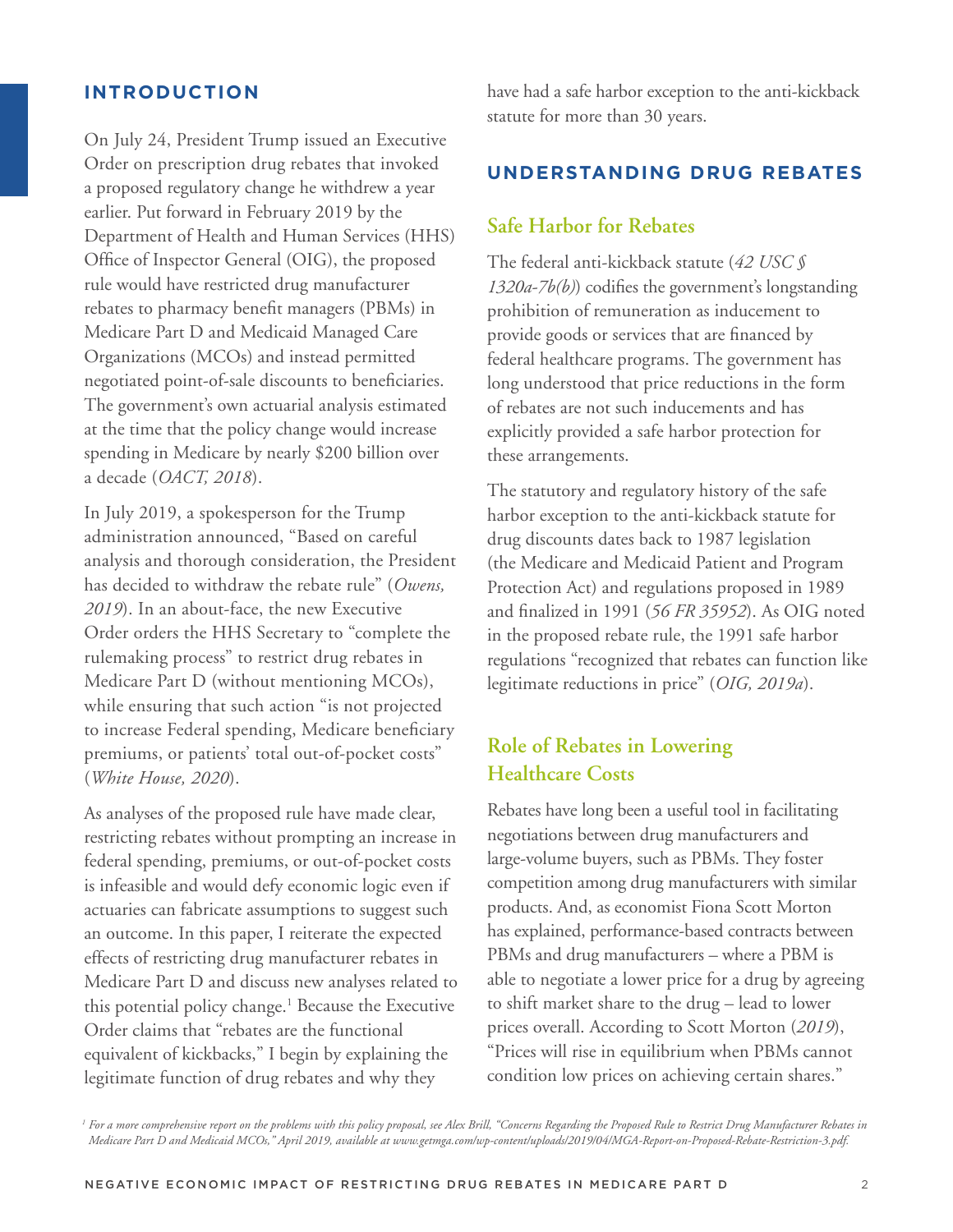Rebates also help keep premiums lower across the board, as payors use the savings from rebates to lower premiums for all beneficiaries. While pointof-sale discounts would lower out-of-pocket costs for some patients, evidence presented below demonstrates that these discounts would be lower than the rebates they would supposedly be replacing.

Payors use the savings from rebates to lower premiums for all beneficiaries.

## **ESTIMATES OF THE NEGATIVE EFFECTS OF RESTRICTING DRUG REBATES**

The Executive Order charges the HHS Secretary with ensuring that restricting rebates in Medicare Part D would not increase federal spending, Medicare beneficiary premiums, or patients' total out-of-pocket costs. But analyses of the proposed rule at the time it was published estimated increases in all three categories – as well as increased profits for drug manufacturers.

In modeling the impact of the proposed rule, HHS not only relied on its own actuarial analysis by the Centers for Medicare & Medicaid Services Office of the Actuary (OACT), but also contracted with two private-sector firms, Milliman Inc. and Wakely Consulting Group. In this section, I review estimates from these original analyses; in the next section, I present new evidence of the negative economic impact of restricting rebates.

## **Impact on Federal Spending**

OACT (*2018*) estimates that, over 10 years, the proposed rule would increase federal spending on Medicare Part D by \$196.1 billion and federal spending on Medicaid by \$1.7 billion.

Over 10 years, the proposed rule would increase federal spending on Medicare Part D by \$196.1 billion.

A key factor underlying OACT's analysis is an expectation that drug manufacturers will keep for themselves a portion of the rebate dollars currently paid to PBMs. Specifically, OACT assumes that drug manufacturers will retain 15 percent of existing Part D rebates. As the proposed rule notes, OACT believes that "consumer discounts provide less return on investment to drug manufacturers than rebates" (*OIG, 2019a*).

Of the remaining 85 percent of rebate dollars, OACT assumes that 75 percent will materialize as point-of-sale discounts to Medicare beneficiaries and 25 percent as lower list prices. However, it is important to emphasize that, to the extent that the proposed rule's prohibition on rebates does result in lower list prices, overall Medicare spending will increase. This is because a reduction in list price affects both Medicare Part D and non-Medicare plans; if current rebate dollars are repurposed to lower the list price of a drug, then a portion of that price discount accrues to private health plans and their members. Medicare Part D spending is approximately one-third of total drug spending and therefore would capture a minority of the cost savings associated with lower drug prices.

Moreover, disallowing Medicare Part D rebates while permitting point-of-sale discounts will compress discounts across all plans, resulting in higher average net prices in Medicare Part D (*Brill, 2019*). It also will encourage tacit collusion among manufacturers. As the Federal Trade Commission (FTC) has explained:

 Whenever PBMs have a credible threat to exclude pharmaceutical manufacturers from their formulary, manufacturers have a powerful incentive to bid aggressively. Willingness to bid aggressively,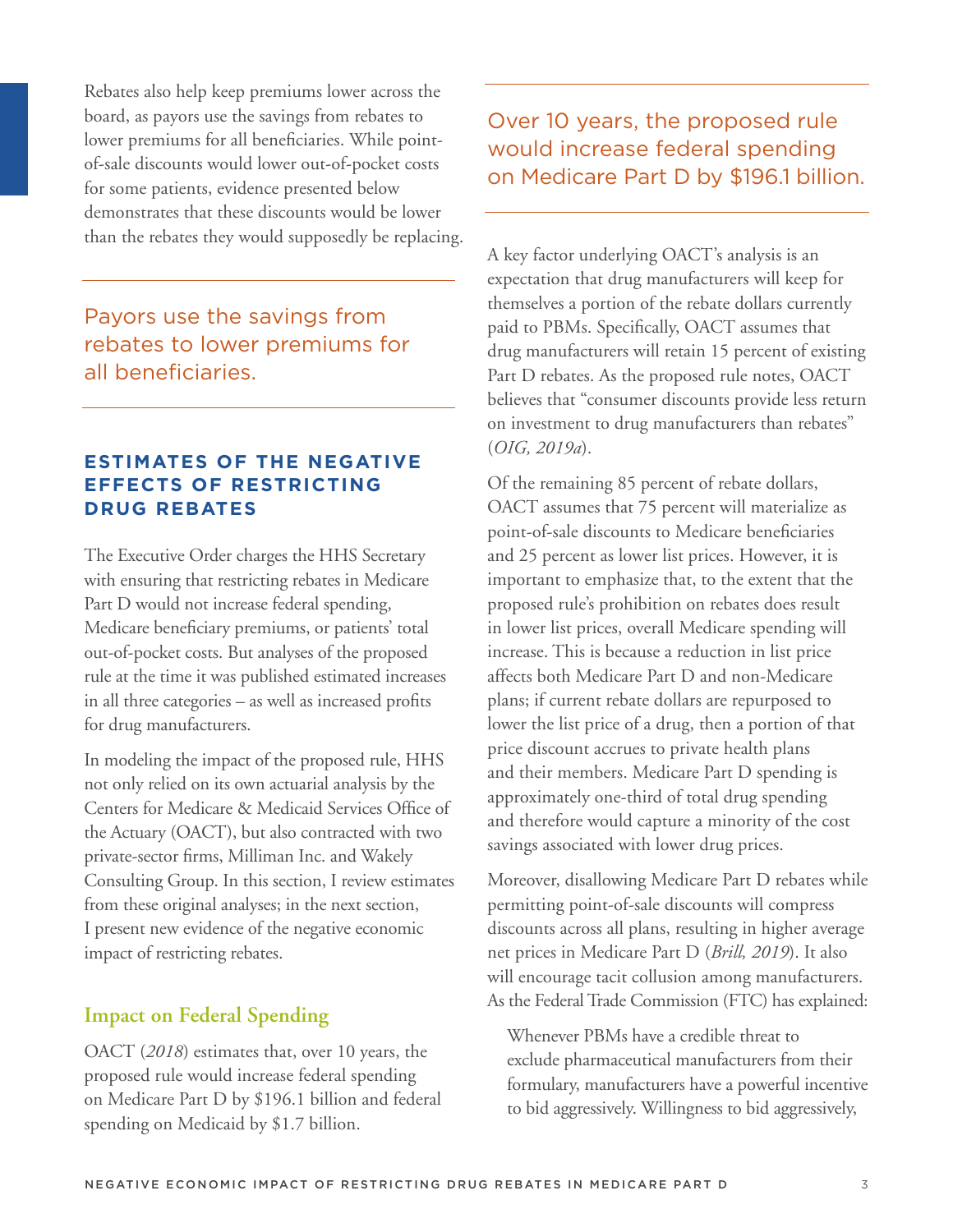however, is affected by the degree of transparency with respect to the terms that pharmaceutical companies offer PBMs. Whenever competitors know the actual prices charged by other firms, tacit collusion – and thus higher prices – may be more likely. (*FTC, 2004*)

In the scenario with assumptions most like those made by OACT, Milliman (*2019a*) predicts that, from 2020 to 2029, total government costs will increase by \$139.9 billion. All but one of Milliman's non-static scenarios confirm large increases in federal spending on Part D. But PBMs already have ample incentive to pursue these strategies.

# **Impact on Medicare Premiums and Out-of-Pocket Spending**

According to the OACT (*2018*) analysis, Medicare Part D premiums will increase by \$58 billion and beneficiary cost sharing will decline by \$83.2 billion; the net impact will be –\$25.2 billion. In the scenario with assumptions most like those made by OACT, Milliman (*2019a*) predicts that, over the period 2020–2029, total beneficiary costs will rise by \$12.3 billion, as the projected increase in premiums (\$44.9 billion) is larger than the projected decrease in out-of-pocket costs (\$32.6 billion).

As noted above, drug rebates are used to lower premium costs across all beneficiaries. Shifting from rebates to point-of-sale discounts would effectively redistribute these savings to beneficiaries who use discounted drugs. According to the Wakely (*2018*) analysis, savings will accrue to only 30 percent of non-low-income beneficiaries while the remaining 70 percent will see their out-of-pocket costs rise. Milliman (*2019b*) estimates that only 9 percent of Medicare beneficiaries will experience net savings.

Milliman (*2019b*) estimates that only 9 percent of Medicare beneficiaries will experience net savings.

## **Manufacturer Profits**

Drug manufacturers represent one group that seems to benefit unequivocally from restricting rebates in Medicare Part D. As discussed above, OACT (*2018*) assumes that drug manufacturers will retain 15 percent of current rebates. And OACT notes that "pharmaceutical manufacturers would benefit from the proposed rule overall, even as list prices were reduced." In all scenarios considered by Milliman (*2019a*), the proposed rule is estimated to decrease drug manufacturers' costs. Estimates for this decrease range from \$17.1 billion to \$29.5 billion.

Drug company revenues also are predicted to rise. OACT (*2018*) reports that total drug spending will surge by \$137 billion.

#### **NEW EVIDENCE RELATED TO DRUG REBATES**

The negative effects of the proposed rule were well-documented at the time it was issued. Since the comment period for the proposed rule closed, additional analyses related to drug rebates in Medicare Part D have been released. Here, I highlight three studies from government agencies, including one from HHS OIG, which previously put forward the proposed rule.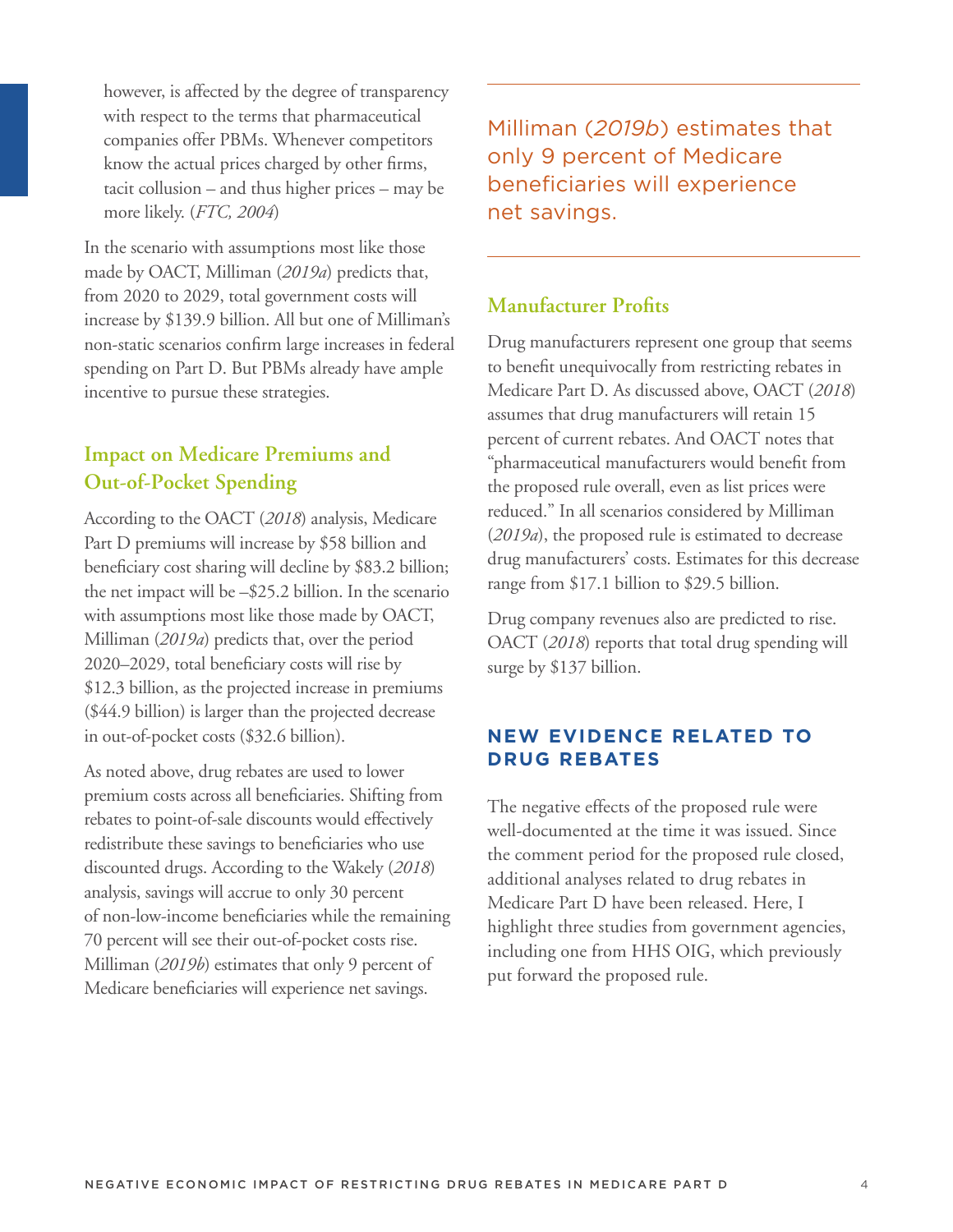# **CBO: Proposed Rule Would Increase Federal Spending**

In May 2019, the Congressional Budget Office (CBO) provided a budget estimate for the proposed rule because of the level of interest in the policy change among lawmakers. CBO estimated that restricting rebates would increase federal spending by \$177 billion over 10 years: \$170 billion in Medicare spending and \$7 billion in Medicaid spending (*CBO, 2019*).

CBO estimated that restricting rebates would increase federal spending by \$177 billion over 10 years.

Like OACT (*2018*), CBO assumed that manufacturers would keep 15 percent of rebates, "particularly those based on whether a PBM met targets for the share of prescriptions filled with a manufacturer's drug." CBO expects drugmakers to target remaining rebate dollars toward discounts on Medicare and Medicaid drugs, rather than lowering the list prices of drugs for the whole market. Nevertheless, the proposed rule would still result in increased premiums for beneficiaries and increased spending for the federal government.

# **GAO: Rebates Are Passed on to Plan Sponsors**

At the request of members of Congress, the Government Accountability Office (GAO) in July 2019 released a report on the role of PBMs in Medicare Part D. GAO found that drug rebates in Part D provide savings to both beneficiaries and the government. Between 2014 and 2016, the growth of rebates outpaced the growth of Part D spending (*GAO, 2019*).

# GAO found that drug rebates in Part D provide savings to both beneficiaries and the government.

GAO also reported that "PBMs retained less than 1 percent of these rebates, passing the rest to plan sponsors." Indeed, PBMs kept only 0.4 percent of manufacturer rebates. This finding is particularly significant in light of the Executive Order's assertion that Medicare beneficiaries "pay more than they should for drugs while the middlemen collect large 'rebate' checks."

## **OIG: Rebates Lead to Savings in Part D**

Also at the request of Congress, the OIG itself released a report in September 2019 on drug rebates in Part D. The report noted that, while Part D spending on brand drugs increased during the period analyzed (2011–2015), "rebates substantially reduced the growth in total Part D spending" during that time (*OIG, 2019b*).

"Rebates substantially reduced the growth in total Part D spending" (*OIG, 2019b*).

OIG found that 55 percent of brand drugs reimbursed under Part D had rebates every year between 2011 and 2015. According to the report, "Total Part D reimbursement for brand-name drugs increased by 19 percent from 2011 to 2015, versus a 4-percent increase in rebate-adjusted reimbursement for these drugs over the 5 years reviewed."